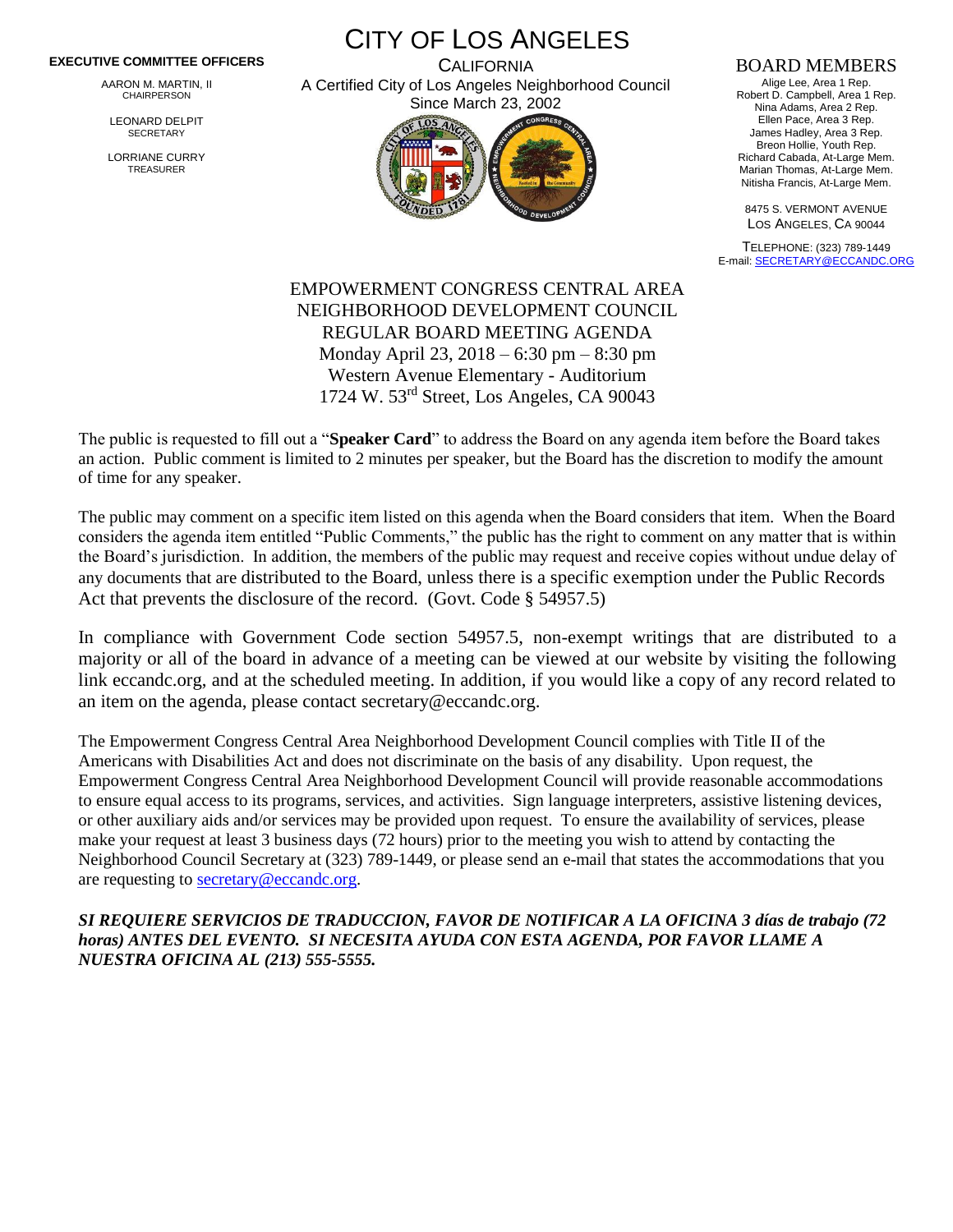- 1. Welcome and Board of Directors called to order. (Chairperson) [Start Time 6:30pm 6:35pm] **Chairperson Report (Aaron M. Martin, II)**
- 2. Pledge of Allegiance (Youth Representative) [6:35pm 6:40pm]
- 3. Roll Call (Secretary) Quorum Present Yes/No [6:40pm 6:45pm]
- 4. (Action Items) Meeting Minutes (Secretary) [6:45pm 6:50pm] a. Discuss and possible action to approve meeting minutes held on April 9, 2018<br>Motion By:  $2^{nd}$  By: Yes Votes: () No Votes: () Abstentions: (  $2<sup>nd</sup> By:$  Yes Votes: ( ) No Votes: ( ) Abstentions: ( ) Motion Carries: (Yes) or (No)
- 5. (Action Item) Treasure Report (Treasure) [6:50pm 7:00pm] a. Discuss and possible action to approve treasure report dated April 23, 2018 Motion By:  $2<sup>nd</sup> By: Yes Votes: () No Votes: () Abstentions: ()$ Motion Carries: (Yes) or (No)
- 6. Elected Officials (Reports to Community) [7:00pm 7:15pm] United States House of Representative, Congresswoman Karen Bass (37<sup>th</sup> Congressional District) California State Senate Holly Mitchell Office (30<sup>th</sup> Senate District) California State Assembly, Assemblyman Sebastian Ridley-Thomas (54th Assembly District) California State Assembly, Assemblyman Reggie Sawyer (59th Assembly District) County of Los Angeles, Supervisor Mark Ridley-Thomas (2nd County District) City Los Angeles, Mayor Eric Garcetti Office, City of Los Angeles, City Attorney Mike Feuer Office City of Los Angeles, Councilman Marqueece Harris-Dawson Office (8th Council District)
- 7. Public Officials (Reports to Community) [7:15pm -7:30pm] California Highway Patrol, (CHP) Los Angeles County Sheriff Department Los Angeles Police Department, (Southwest and  $77<sup>th</sup>$ ) Los Angeles Unified School Police Department (Horace Mann and Obama Prep.) Los Angeles Fire Department, (Station No. 66) City Departments & Bureaus, Boards & Commissions, City Council Committees Certified Neighborhood Councils in Region 10